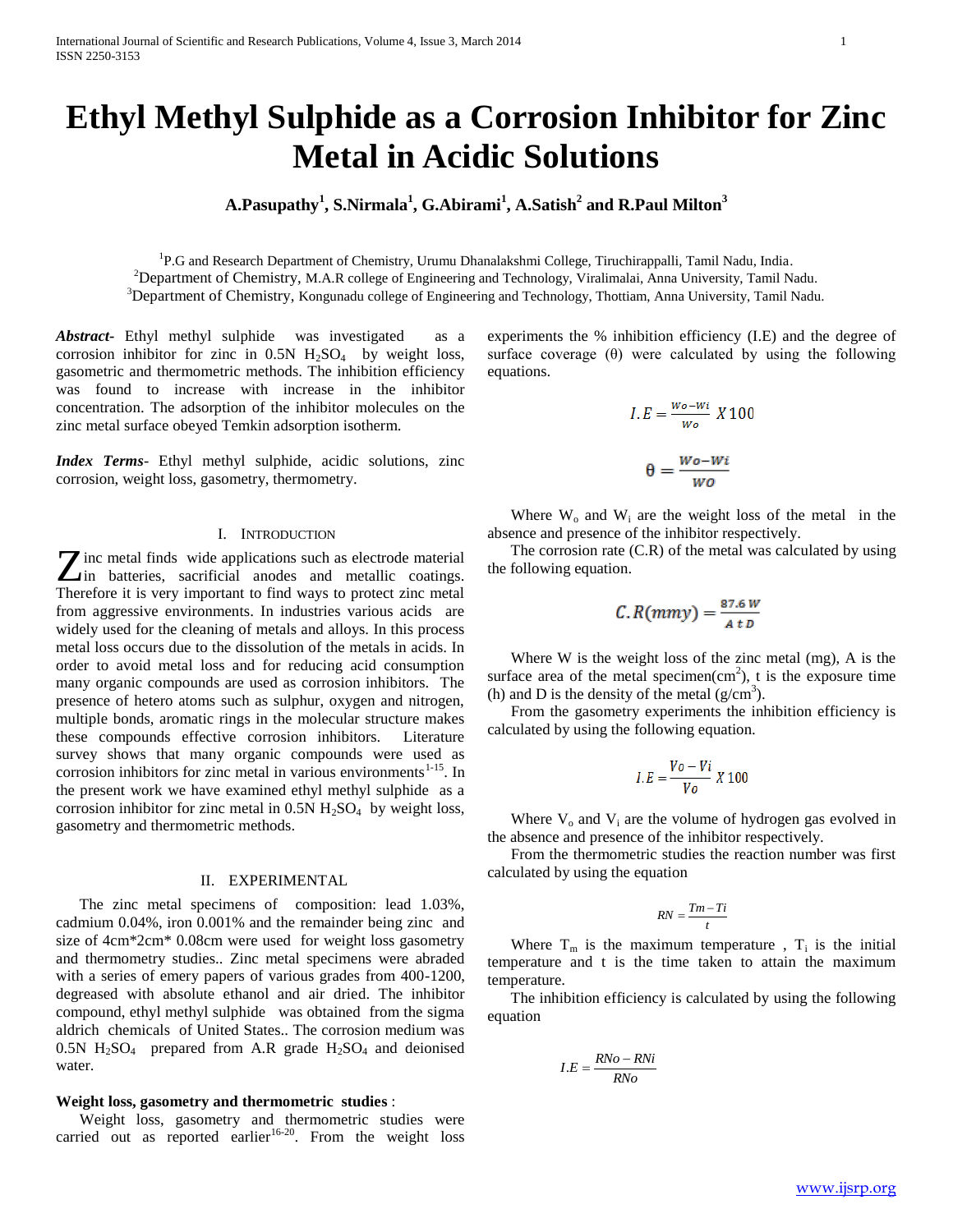Where  $RN_{o}$  is the reaction number in the absence of the inhibitor and  $RN<sub>i</sub>$  is the reaction number in the presence of various concentrations of the inhibitor.

### III. RESULTS AND DISCUSSION

 Values of inhibition efficiency obtained from weight loss, gasometry and thermometry experiments for the corrosion of zinc in  $0.5N H<sub>2</sub>SO<sub>4</sub>$  in the presence of different concentrations of the inhibitor are presented in the table-1

**Table 1 Values of inhibition efficiency(I.E(%)) obtained from the weight loss, gasometry and thermometric experiments for the corrosion of zinc in 0.5N H2SO4 in the presence of different concentrations of the inhibitor.**

| Method<br>employed | Values of Inhibition . Efficiency $(\%)$ |      |      |      |      |  |
|--------------------|------------------------------------------|------|------|------|------|--|
|                    | 5                                        | 10   | 30   | 50   | 100  |  |
| Weight loss        | 44.2                                     | 54.0 | 65.2 | 72.1 | 76.8 |  |
| Gasometry          | 43.8                                     | 54.9 | 64.8 | 71.5 | 75.6 |  |
| Thermometry        | 14 4                                     | 53.4 | 65.7 | 72.8 | 75.2 |  |

 It can be seen from the table 1 that there is very good agreement between the values of inhibition efficiency obtained from these three methods. The results also show that the inhibition efficiency increases with increase in the inhibitor concentration. The dependence of inhibition efficiency of the inhibitor on the concentration is shown in figure-1



**Figure 1 Variation of inhibition efficiency with concentration of the inhibitor.**

 Values of corrosion rates obtained from the weight loss experiments for the inhibitor for the corrosion of zinc in 0.5N  $H<sub>2</sub>SO<sub>4</sub>$  in the presence of different concentrations of the inhibitor are presented in the table-2

**Table 2 Values of corrosion rates obtained from the weight loss experiments.**

| Values of corrosion rates (mm/y) |    |      |    |     |  |  |  |
|----------------------------------|----|------|----|-----|--|--|--|
|                                  | 10 | 30   | 50 | (1) |  |  |  |
| 57.5                             |    | 35.8 |    |     |  |  |  |

 From the table-2 it can be seen that the corrosion rates for the corrosion of zinc in  $0.5N$  H<sub>2</sub>SO<sub>4</sub> decreases with increasing

concentration of the inhibitor. The effect of inhibitor concentration on the corrosion rates is shown in figure-2.



**Figure 2 Variation of corrosion rates with concentration of the inhibitor.**

 The inhibitor used in this study contains one ethyl and one methyl groups attached to a central sulphur atom. Adsorption of the inhibitor molecule on to the metal surface occurs through the two lone pairs of electrons present in the sulphur atom. The presence of two alkyl groups facilitates the adsorption process due to the electron releasing nature of the alkyl groups (+Ieffect). The two alkyl groups release electrons towards the sulphur atom and makes it more electron rich, which results in enhanced adsorption. Due to adsorption of the inhibitor molecules on to the metal surface, a uniform and strongly adherent layer is formed on the metal surface which protects the metal from the aggressive acid environment. Apart from the electron releasing nature of the alkyl groups, it offers higher surface coverage to the metal surface after getting adsorbed on to the metal surface because of their bulkier nature. This factor also contributes to the good inhibition efficiency exhibited by the inhibitor.

#### IV. ADSORPTION ISOTHERMS

 Basic information regarding the interaction between the metal surface and the inhibitor molecules can be obtained from the adsorption isotherms. Adsorption of inhibitor molecules on the metal surface is characterized by various adsorption isotherms such as Langmuir, Temkin, Freundlisch etc., From the weight loss measurements the degree of surface coverage (θ) for various concentrations of the inhibitor were evaluated. Temkin's adsorption isotherm was tested by plotting logC vs  $\theta$  which resulted in a straight line thereby showing that the adsorption of the inhibitor on the surface of zinc from  $0.5N$  H<sub>2</sub>SO<sub>4</sub> obeys Temkin's adsorption isotherm. Figure -3 shows the Temkin adsorption isotherm plot for zinc in  $0.5N$  H<sub>2</sub>SO<sub>4</sub> containing different concentrations of the inhibitor.



**Figure 3 Temkin adsorption isotherm plot for zinc in 0.5N H2SO4 containing different concentrations of the inhibitor**